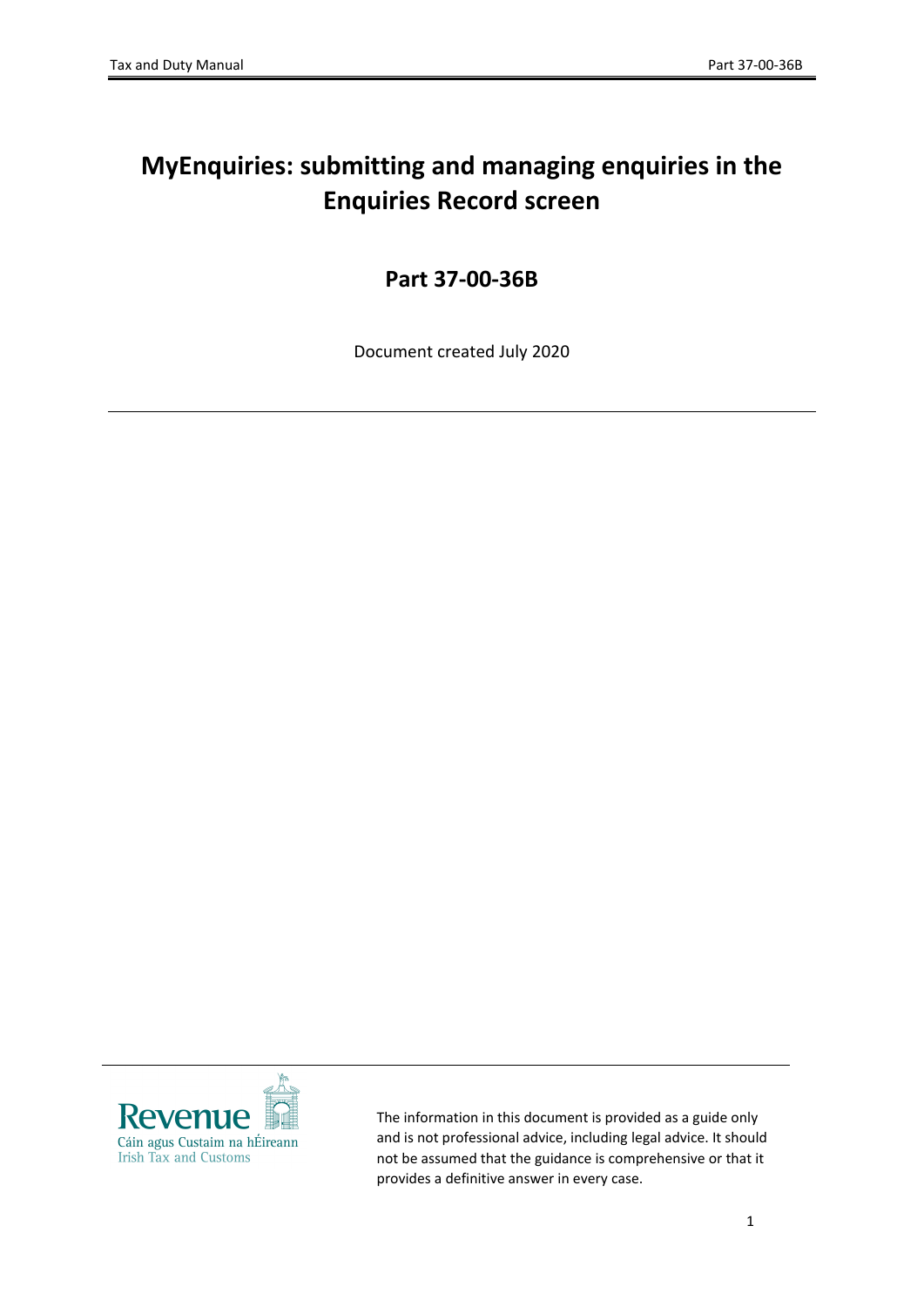## <span id="page-1-0"></span>Summary

This manual contains information about MyEnquiries. Guidance relating to specific aspects of registering for and using MyEnquiries is available in linked manuals

Tax and Duty Manuals:

| Part 37-00-36  | <b>MyEnquiries</b>                                                                                  |
|----------------|-----------------------------------------------------------------------------------------------------|
| Part 37-00-36A | Access to and registering for MyEnquiries                                                           |
| Part 37-00-36B | Submitting and managing Enquiries: the Enquiries Record Screen                                      |
| Part 37-00-36C | <b>Tracking of Enguiries</b>                                                                        |
| Part 37-00-36D | Notifications about Enquiries, including tax clearance and eCG50<br>applications made via myAccount |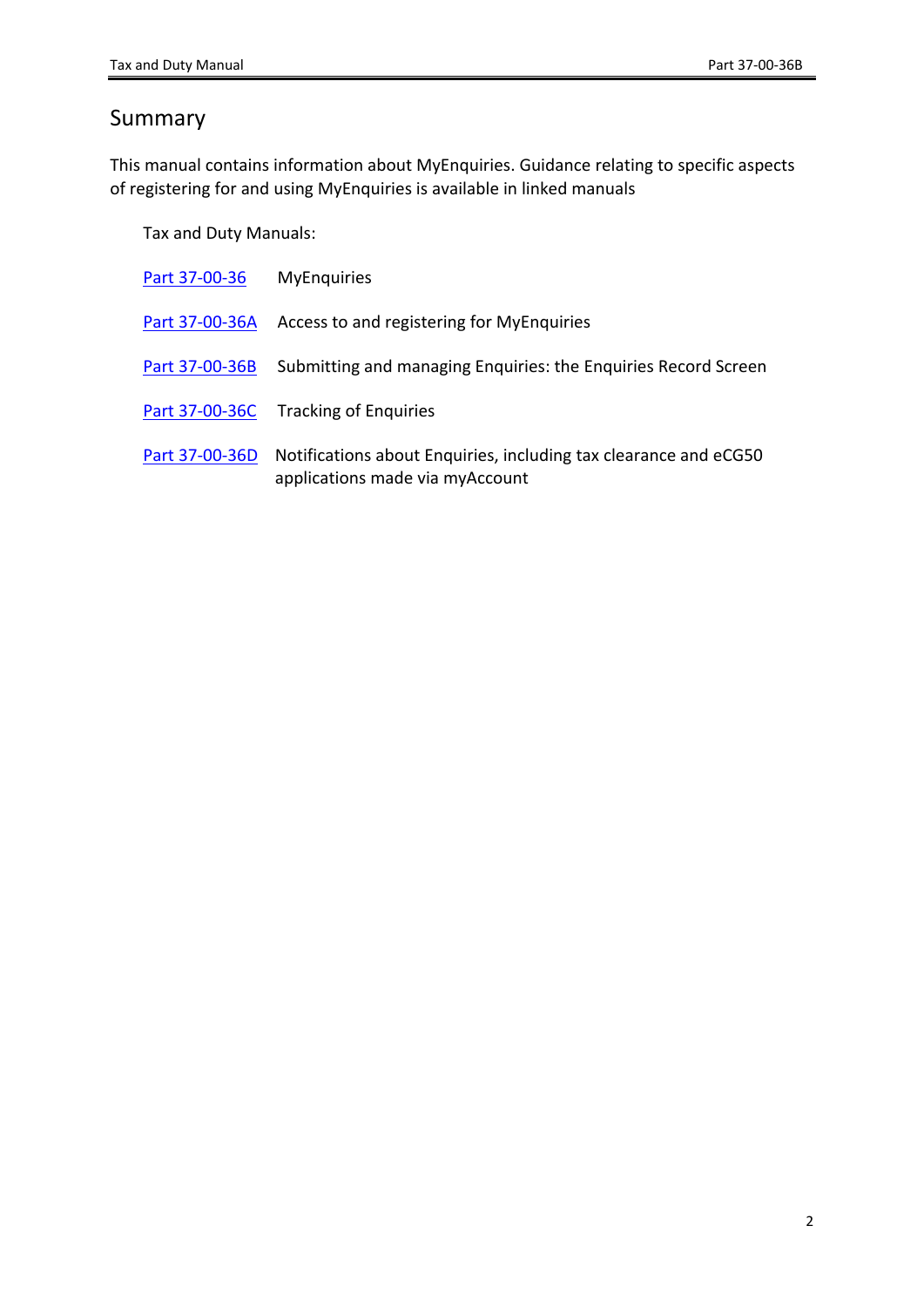## **Table of Contents**

|                | Summary |                                                                      | $\overline{2}$ |
|----------------|---------|----------------------------------------------------------------------|----------------|
| $\mathbf{1}$   |         | Submitting and managing enquiries (Individuals)                      | 4              |
|                | 1.1     | <b>Enquiries Record screen</b>                                       | 4              |
|                | 1.2     | Enquiries Record screen - Flag message as a 'to-do' item             | 4              |
|                | 1.3     | 'Add a new enquiry' screen                                           | 5              |
|                | 1.4     | 'Enquiry relates to' and 'More specifically' fields                  | 6              |
|                | 1.5     | If an enquiry relates to 'Customs Declarations'                      | 6              |
|                | 1.6     | 'My reference' field                                                 | 6              |
|                | 1.7     | 'For attention of' field                                             | 6              |
|                | 1.8     | 'Enquiry details' field                                              | 6              |
|                | 1.9     | 'Email address' field                                                | $\overline{7}$ |
|                | 1.10    | Attachments                                                          | $\overline{7}$ |
|                | 1.11    | <b>Submit Enquiry</b>                                                | 7              |
|                | 1.12    | Automatic notification that the enquiry was received                 | 8              |
| $\overline{2}$ |         | Submitting and managing enquiries (Agents/Advisors)                  | 8              |
|                | 2.1     | <b>Enquiries Record screen</b>                                       | 8              |
|                | 2.2     | Enquiries Record screen - Flag message as a 'to-do' item             | 9              |
|                | 2.3     | 'Add a new enquiry' screen                                           | 9              |
|                | 2.4     | 'TAIN' field                                                         | 10             |
|                | 2.5     | 'Client Tax Reference Number' and 'Client Tax Reference Type' fields | 10             |
|                | 2.6     | 'Enquiry relates to' and 'More specifically' fields                  | 11             |
|                | 2.7     | 'My reference' field                                                 | 11             |
|                | 2.8     | 'For attention of' field                                             | 11             |
|                | 2.9     | 'Enquiry details' field                                              | 11             |
|                | 2.10    | 'Email address' field                                                | 11             |
|                | 2.11    | Attachments                                                          | 12             |
|                | 2.12    | Submit enquiry                                                       | 12             |
|                | 2.13    | Automatic notification that the enquiry was received                 | 12             |
| 3              |         | Facilities common to both agents and individuals                     | 13             |
|                | 3.1     | Search function                                                      | 13             |
|                | 3.2     | Archive facility                                                     | 13             |
|                | 3.3     | Export facility for enquiry thread                                   | 13             |
|                | 3.4     | Notification that a Revenue response has issued                      | 15             |
|                |         | Appendix A Submitting MyEnquiries through Local Property Tax (LPT)   | 16             |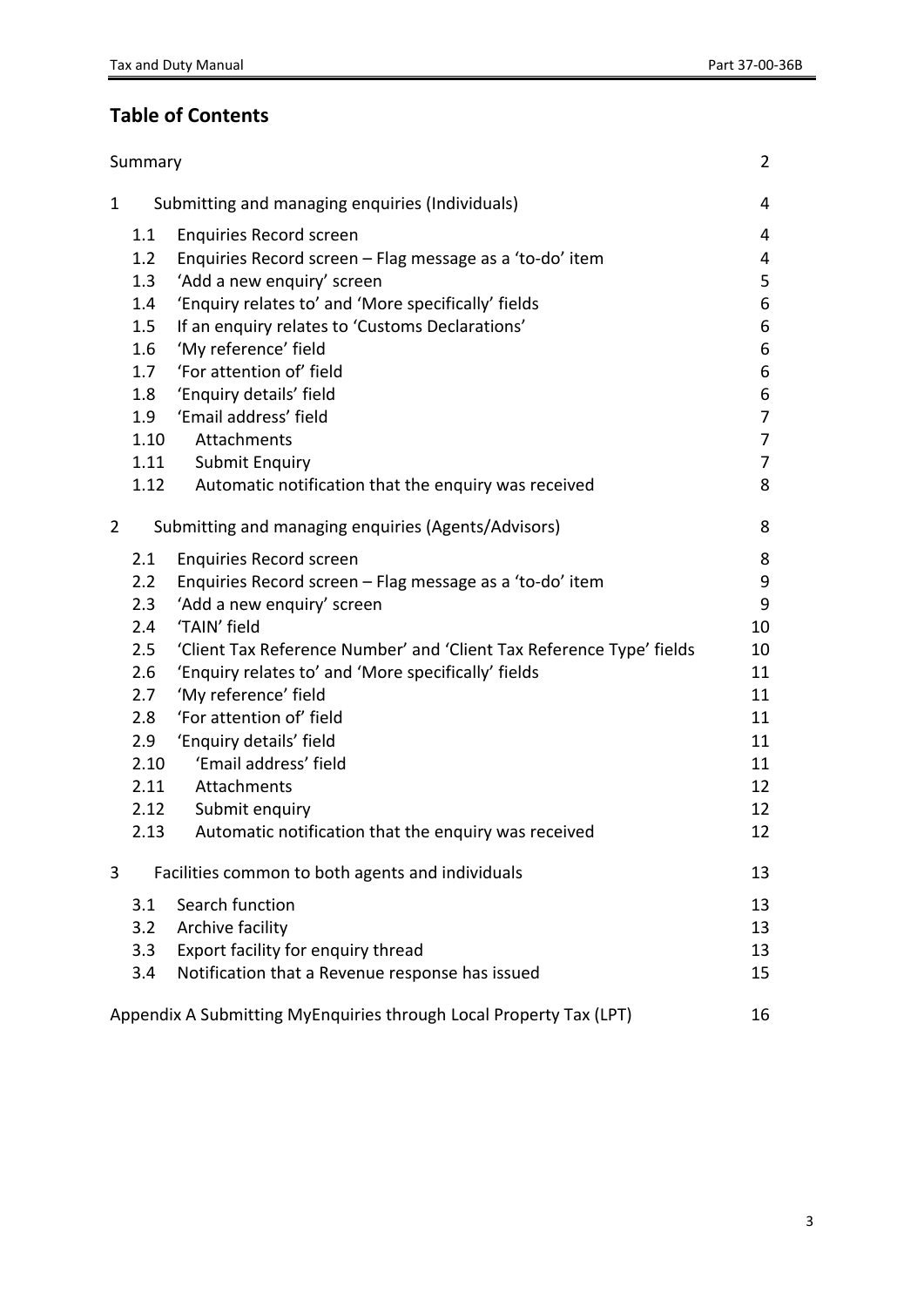## <span id="page-3-0"></span>1 Submitting and managing enquiries (Individuals)

This section describes how an individual can submit and manage their enquiries.

#### <span id="page-3-1"></span>1.1 Enquiries Record screen

In the Enquiries Record screen you can view, search for or archive your enquiries and Revenue's replies. You can update an existing enquiry.

The Enquiries Record screen has eight columns, including an option to tick an enquiry to be archived. The other seven columns can be sorted by clicking on the sort option at the top of the column. The Enquiries Record screen is generally sorted by date (the third column) with the most recent enquiry at the top of the list. The Record can be sorted by the other columns, for example by 'Reference', 'Status' or the 'flag'.

To view the details of a specific enquiry, click on the relevant row on the Enquiries Record screen. An enquiry can be 'flagged' as a 'to-do' or 'completed' item.

| <b>Enquiries Record</b>                 |                               |                                      |                                                      |                                       |                         |                      |  |              |  |
|-----------------------------------------|-------------------------------|--------------------------------------|------------------------------------------------------|---------------------------------------|-------------------------|----------------------|--|--------------|--|
| <b>Tax Reference Number</b><br>1234567t |                               |                                      |                                                      |                                       |                         |                      |  |              |  |
|                                         | Tax Reference Type            |                                      |                                                      |                                       |                         |                      |  |              |  |
| CUST                                    |                               |                                      |                                                      |                                       |                         |                      |  |              |  |
|                                         | <b>Previous Enquiries</b>     |                                      |                                                      | <b>Search previous enquiries</b>      |                         |                      |  |              |  |
| Archive                                 | Enquiry<br>ID                 | Date                                 | <b>Enquiry relates to</b>                            | More specifically                     | Reference               | <b>Status</b>        |  |              |  |
|                                         | $2005 -$<br>122006            | 2020/05/28<br>08:05                  | <b>Tax Clearance</b>                                 | Tax Clearance Certificate             |                         | Revenue<br>Initiated |  | ۴            |  |
|                                         | 1802-50628                    | 2018/02/15<br>16:27                  | PAYE (PAY As You Earn)<br>employee/pensioner - Other | Ceased Employment                     | test                    | Completed            |  | $\mathbb P$  |  |
| П                                       | 1704-12070                    | 2017/04/06<br>12:43                  | Other than the above                                 | My query relates to<br>something else | MyE Test msg Ref<br>MC1 | Completed            |  | $\mathbb{P}$ |  |
|                                         |                               | Showing 1 to 3 of 3 entries Previous | $\overline{1}$<br>Next                               |                                       |                         |                      |  |              |  |
|                                         | <b>Archive Ticked Items</b>   |                                      |                                                      |                                       |                         |                      |  |              |  |
| View Archive $\Box$                     |                               |                                      |                                                      |                                       |                         |                      |  |              |  |
|                                         | Add New Enquiry $\rightarrow$ |                                      |                                                      |                                       |                         |                      |  |              |  |

Figure 1 Enquiries Record (Individual's screen)

### <span id="page-3-2"></span>1.2 Enquiries Record screen – Flag message as a 'to-do' item

Enquiries can be marked for follow up by clicking on the grey flag next to the enquiry – this will change the flag to red indicating that the enquiry has been flagged for follow up. When the enquiry is resolved, the flag can be clicked to mark it as complete.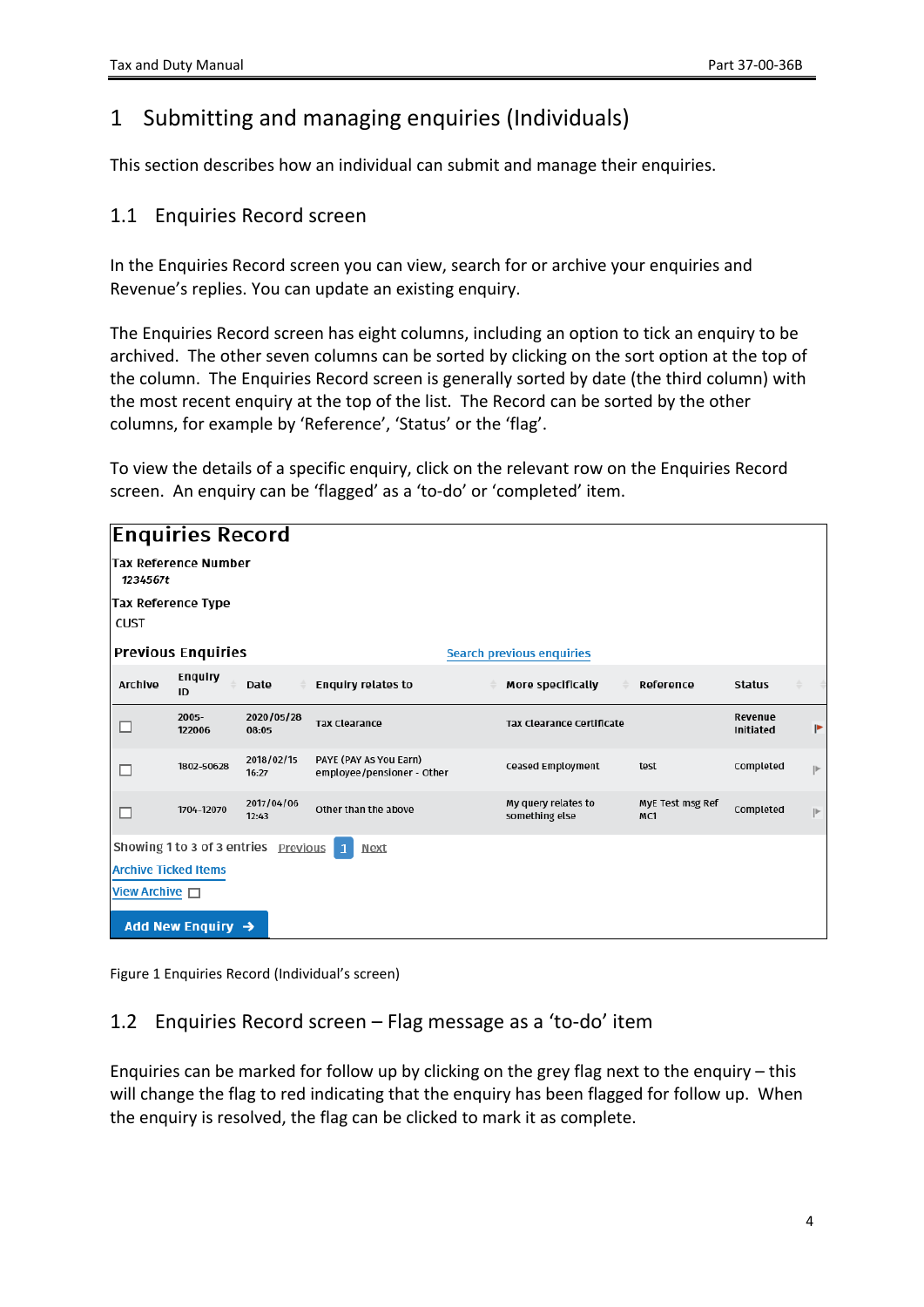| <b>Select</b><br>for<br>archive | <b>Enquiry</b><br>ID | <b>Date</b>         | <b>Enquiry relates to</b> | <b>More</b><br>specifically         | Reference                           |
|---------------------------------|----------------------|---------------------|---------------------------|-------------------------------------|-------------------------------------|
| $\Box$                          | $2005 -$<br>122006   | 2020/05/28<br>08:05 | <b>Tax Clearance</b>      | <b>Tax Clearance</b><br>Certificate | Click to mark complete.             |
| $\cup$                          | $1603 -$<br>30977    | 2016/03/22<br>18:45 | <b>Official Use Only</b>  | <b>TAC</b>                          | <b>Test</b><br><b>ID</b><br>message |

Figure 2 Enquiries Record – Flagged as a 'to-do' item

#### <span id="page-4-0"></span>1.3 'Add a new enquiry' screen

The 'Add a new Enquiry' screen opens when you click on the 'Add New Enquiry' button on the 'Enquiries Record' screen. The Tax Reference Number and Tax Reference Type fields are prepopulated with your tax details.

| <b>MyEnquiries</b>                                                                                                                        |
|-------------------------------------------------------------------------------------------------------------------------------------------|
| ← Back Add a new enquiry                                                                                                                  |
| Tax reference number                                                                                                                      |
| Tax reference type<br><b>CUST</b>                                                                                                         |
| Enquiry relates to * 0                                                                                                                    |
| PAYE employee - Credits/F-                                                                                                                |
| More specifically * <sup>0</sup>                                                                                                          |
| Home Carer Credit                                                                                                                         |
| My reference (optional)                                                                                                                   |
| You should not include a Tax Reference Number or other personal data as<br>part of this reference (see Information tooltip).              |
|                                                                                                                                           |
| For attention of (optional)                                                                                                               |
|                                                                                                                                           |
| Enquiry details *                                                                                                                         |
| Please enter further detail about your<br>enquiry (up to 2,000 characters)                                                                |
|                                                                                                                                           |
|                                                                                                                                           |
| Please provide an email address below. Note your address will only be used<br>to notify you when there has been activity on your enquiry. |
| <b>Email Address</b>                                                                                                                      |
| Confirm email address                                                                                                                     |
| Attach supporting information                                                                                                             |
| If What file types can I attach?<br>Choose file No file chosen                                                                            |
|                                                                                                                                           |
| Submit enquiry $\rightarrow$                                                                                                              |
| * Denotes mandatory field.                                                                                                                |

Figure 3 Add a new Enquiry' - (Individual's screen)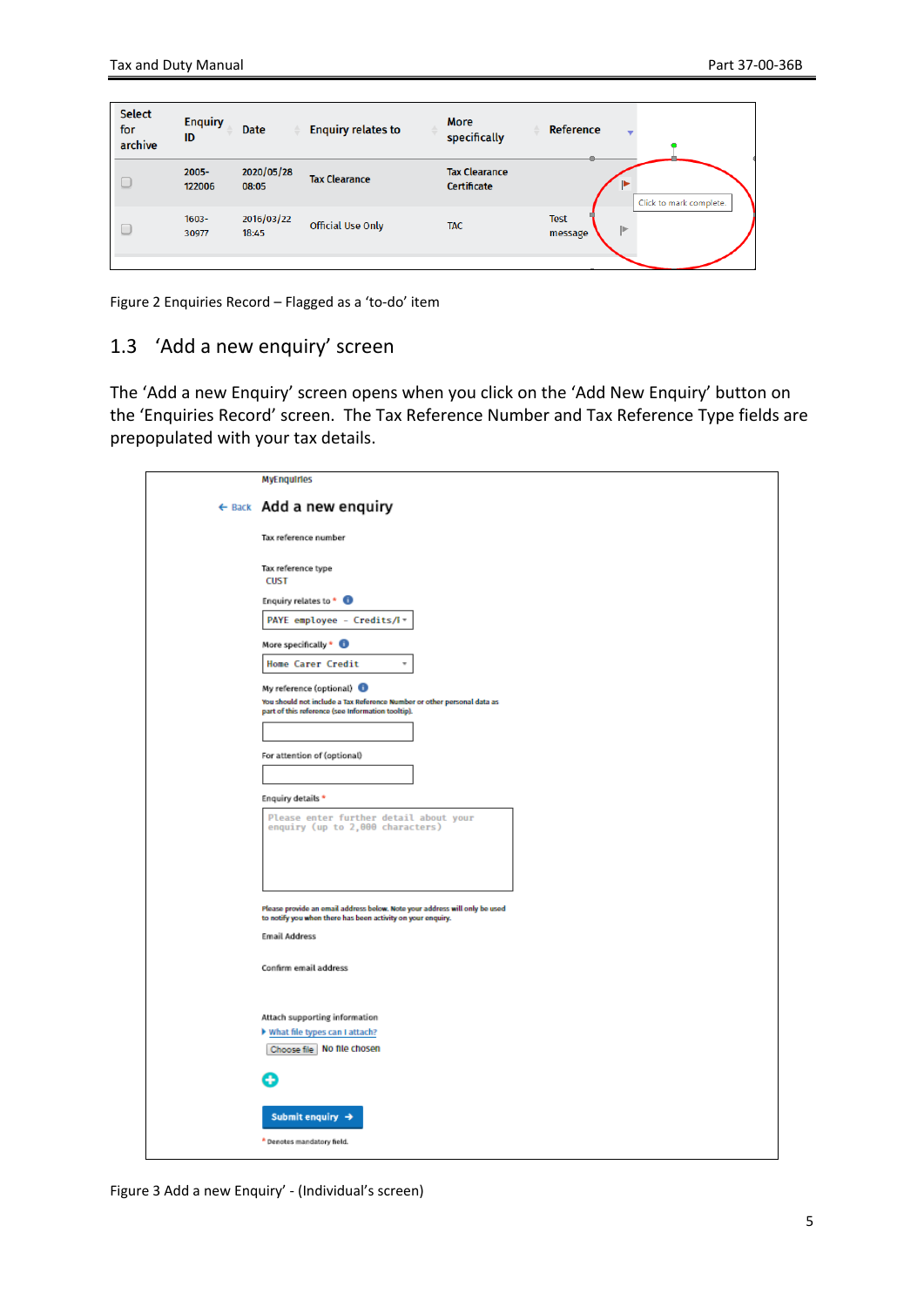### <span id="page-5-0"></span>1.4 'Enquiry relates to' and 'More specifically' fields

Dropdown lists of categories and related sub-categories are provided in these fields.

When you select a category from 'Enquiry relates to', the text of the information tooltip changes depending on the category selected.

When you have selected the most suitable category from the list of options under 'Enquiry relates to', you should then select a category under 'More specifically' that best describes the subject matter of your enquiry.

#### <span id="page-5-1"></span>1.5 If an enquiry relates to 'Customs Declarations'

When a customer selects 'Customs Declarations' from the 'Enquiry relates to' dropdown, and selects a related sub-category from the 'More specifically' drop-down, an additional field appears on the screen. This field is titled 'MRN (Optional)' and the information tooltip will display 'Movement Reference Number'. Any entries in that field are validated to ensure they are in the correct format and are Irish MRNs (Movement Reference Numbers).

#### <span id="page-5-2"></span>1.6 'My reference' field

This field enables you to record a reference name or number to assist you in tracking your enquiries.

You should **not** include a Tax Reference Number or other personal data as part of this reference. The reference used in the 'My Reference' field is included in the email subject line that is sent when Revenue responds to the enquiry. That notification email is sent via standard email and is not encrypted. Revenue cannot guarantee that any personal and sensitive data, sent via standard email, is fully secure. Customers who enter personal data are deemed to have accepted any risk involved.

#### <span id="page-5-3"></span>1.7 'For attention of' field

The original function of this field was to assist in directing an enquiry to a particular person or section in Revenue by entering an appropriate email address. This practice has been discontinued and you should only make an entry in this field if you have been explicitly asked to do so by Revenue.

#### <span id="page-5-4"></span>1.8 'Enquiry details' field

You should enter the details of your enquiry in this field. There is a limit in this field of 2,000 characters which should be more than adequate for most enquiries. However, if the limit is exceeded, the detail of the enquiry can be sent as an attachment.

You may receive an error message regarding invalid characters within the Enquiry Details field/text box, "Your message contains an invalid character. Please forward it as an attachment." This can arise if material is prepared in another application, e.g. Word or Excel, and copied into the Enquiry Details text box. If this error message persists you should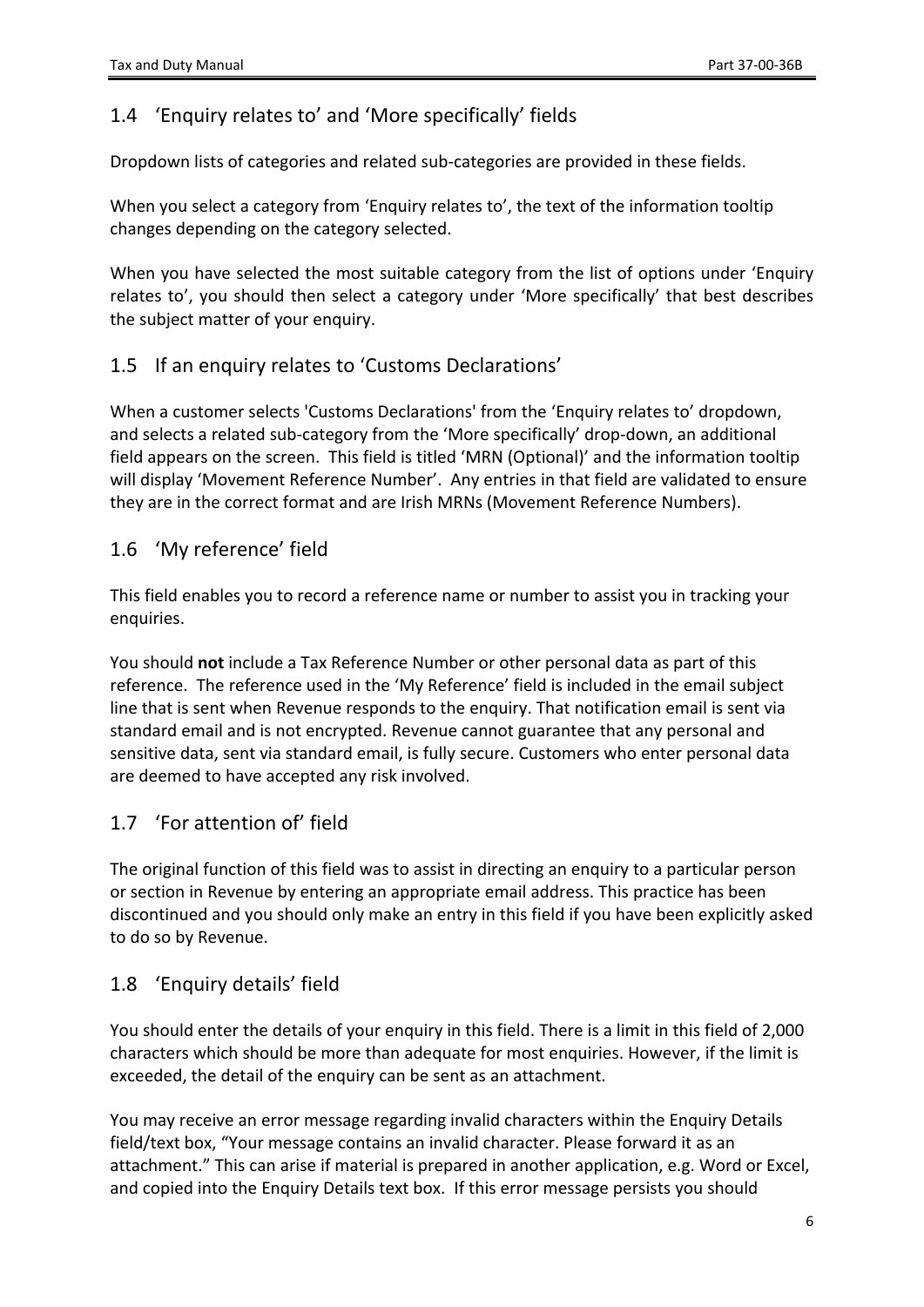forward your message as an attachment and enter a note to that effect in the Enquiry Details field.

<span id="page-6-0"></span>1.9 'Email address' field

You should enter **your** email address in this field. It will only be used to notify you when there has been activity on your enquiry.

#### <span id="page-6-1"></span>1.10 Attachments

You can attach documents to an enquiry subject to a file size limit of 10MB for individual files. The maximum number of attachments is 10.

The option to attach a file is only available after the 'Enquiry relates to' and "More specifically" fields are populated.

A minus field is available on the 'Add a new Enquiry' screen to allow an attachment to be removed. The minus field only becomes available after a file has been uploaded.

The following file types can be attached: pdf, tif, tiff, txt, xls, jpg, jpeg, doc, docx, xlsx, P30, xml, dat, p35, p35L, p45, p453, c35, rct, vt3, f11, pay, 46g, 46gc, i38, transit, int, vie, eus, rom1, sd , f1f, f1, ct1, f35, dwt, cds1, csv, png, pptx, ppt, mht, htm, gif, msg, 0001, xps, odt, html, zip, p12, p12.bac, log, cfg, and 1.



Figure 4 Attachments options on the 'Add a new Enquiry' screen

#### <span id="page-6-2"></span>1.11 Submit Enquiry

When you click on 'Submit Enquiry' the enquiry is viewable on your Enquiries Record screen.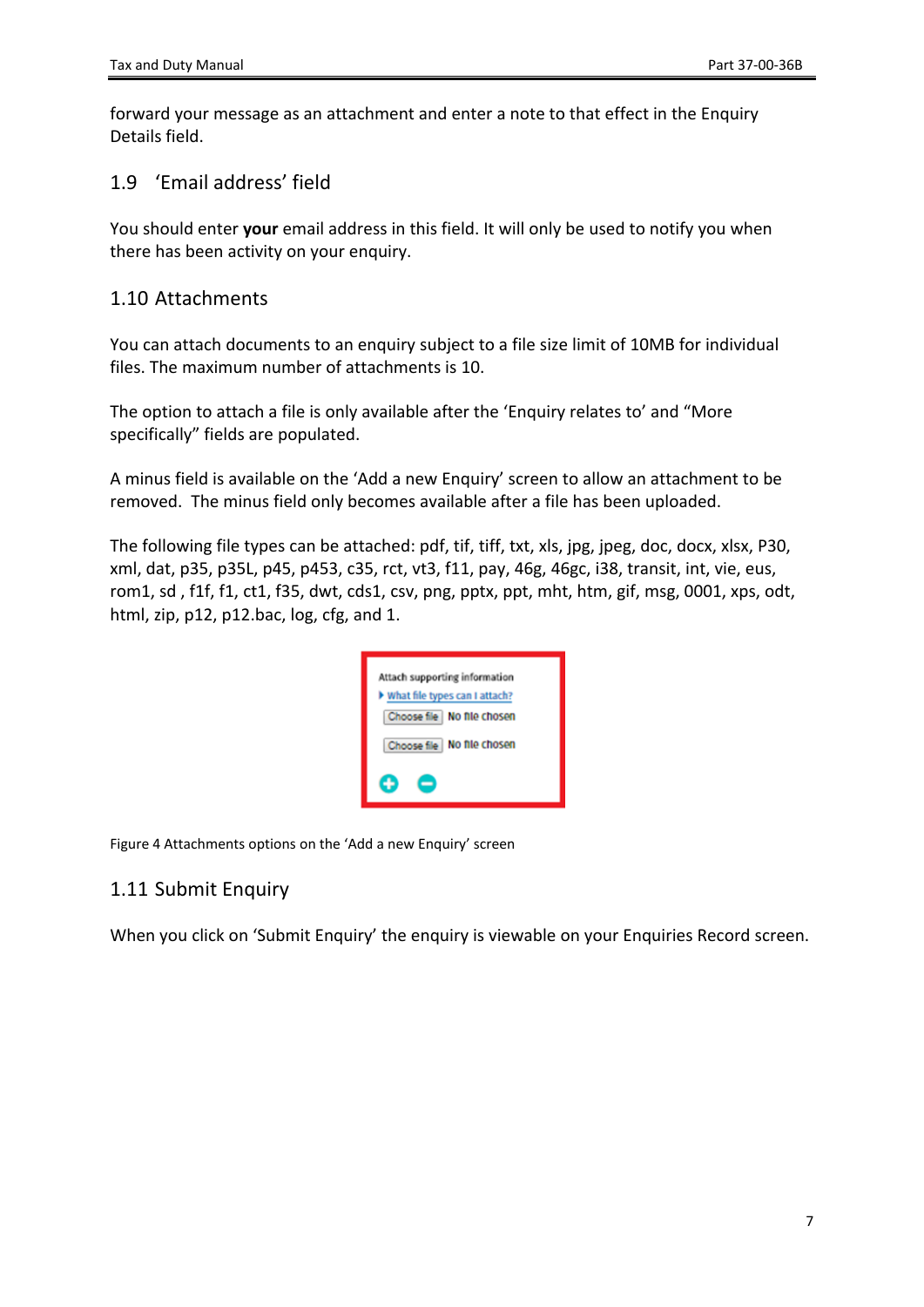### <span id="page-7-0"></span>1.12 Automatic notification that the enquiry was received



Figure 5 System generated reply to confirm that the enquiry was received

## <span id="page-7-1"></span>2 Submitting and managing enquiries (Agents/Advisors)

This section describes how an agent or advisor can submit and manage their enquiries.

#### <span id="page-7-2"></span>2.1 Enquiries Record screen

You can view, search for or archive your enquiries and Revenue replies from the Enquiries Record screen. You can also update an existing enquiry.

You can view the details of a particular enquiry by clicking on the relevant row on the Enquiries Record screen.

This screen also displays the Client Tax Reference Number (TRN) that was entered when submitting the original enquiry.

| ← Back to ROS Enquiries Record<br><b>Email Address:</b><br>dnoone00@revenue.ie<br><b></b> <i>⊠</i> ros |                   |                     |                            |                                         |               |            |
|--------------------------------------------------------------------------------------------------------|-------------------|---------------------|----------------------------|-----------------------------------------|---------------|------------|
| <b>Previous Enquiries</b>                                                                              |                   | ٠                   |                            | Search previous enquiries               |               |            |
| Select for archive                                                                                     | <b>Enquiry ID</b> | Date                | <b>Enquiry relates to</b>  | More specifically                       | Referen<br>A. | <b>TRN</b> |
|                                                                                                        | $1702 - 7$        | 2017/02/24<br>15:54 | Capital Gains Tax (CGT)    | Capital Gains Tax - Return              | ref           | 00545581   |
|                                                                                                        | $1702 - 6$        | 2017/02/22<br>09:51 | <b>Betting Duty</b>        | <b>Bookmaking (Licence Application)</b> | ref           | 6599978B   |
|                                                                                                        | $1702 - 5$        | 2017/02/21<br>16:59 | <b>Retirement Benefits</b> | <b>General Query</b>                    | asdf          | 1305727)   |
| Showing 1 to 3 of 3 entries First                                                                      |                   | Previous            | Last<br>Next               |                                         |               |            |

Figure 6 Enquiries Record (Agent's screen) showing TRN field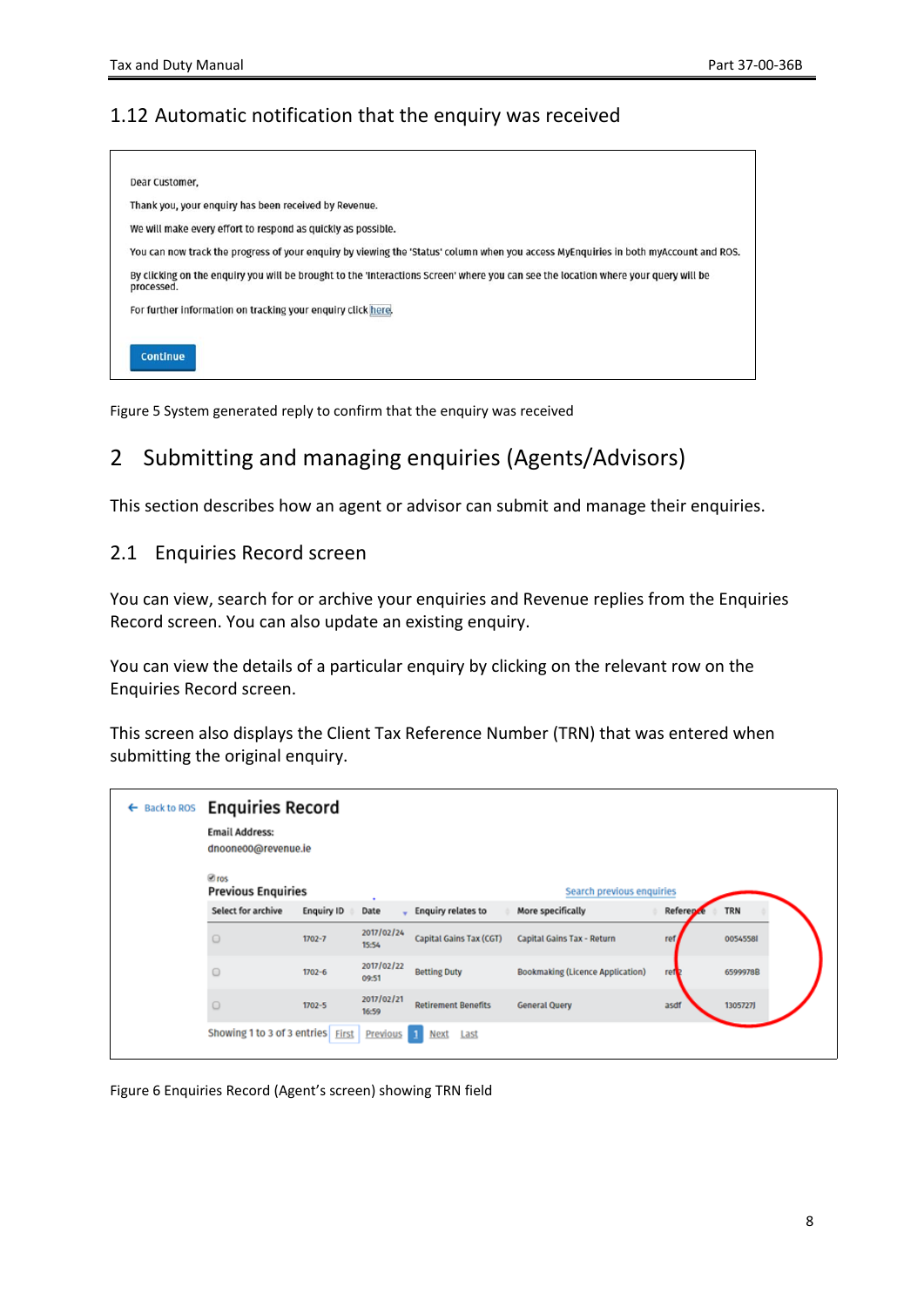### <span id="page-8-0"></span>2.2 Enquiries Record screen – Flag message as a 'to-do' item

Agents or advisors can flag enquiries for follow up if they wish by clicking on the grey flag next to the enquiry – this will then turn the flag to red, indicating that the enquiry has been flagged for them to follow up.

|                | <b>Previous Enquiries</b> |                     |                           | Search previous enquiries              |               |
|----------------|---------------------------|---------------------|---------------------------|----------------------------------------|---------------|
| <b>Archive</b> | <b>Enquiry</b><br>ID      | <b>Date</b>         | <b>Enquiry relates to</b> | More specifically<br>Reference         | <b>Status</b> |
|                | 2006-1                    | 2020/06/05<br>16:59 | <b>Customs</b>            | ROS - Query re completion of<br>return | Pending/<br>Þ |
|                | 2006-5                    | 2020/06/08<br>08:23 | Capital Gains Tax (CGT)   | Surcharge Query                        | Pendir g      |
|                |                           |                     |                           |                                        |               |

Figure 7 Enquiries Record - Flag as a to-do item

#### <span id="page-8-1"></span>2.3 'Add a new enquiry' screen

The 'Add a new enquiry' screen opens when you click on the 'Add New Enquiry' button on the 'Enquiries Record' screen.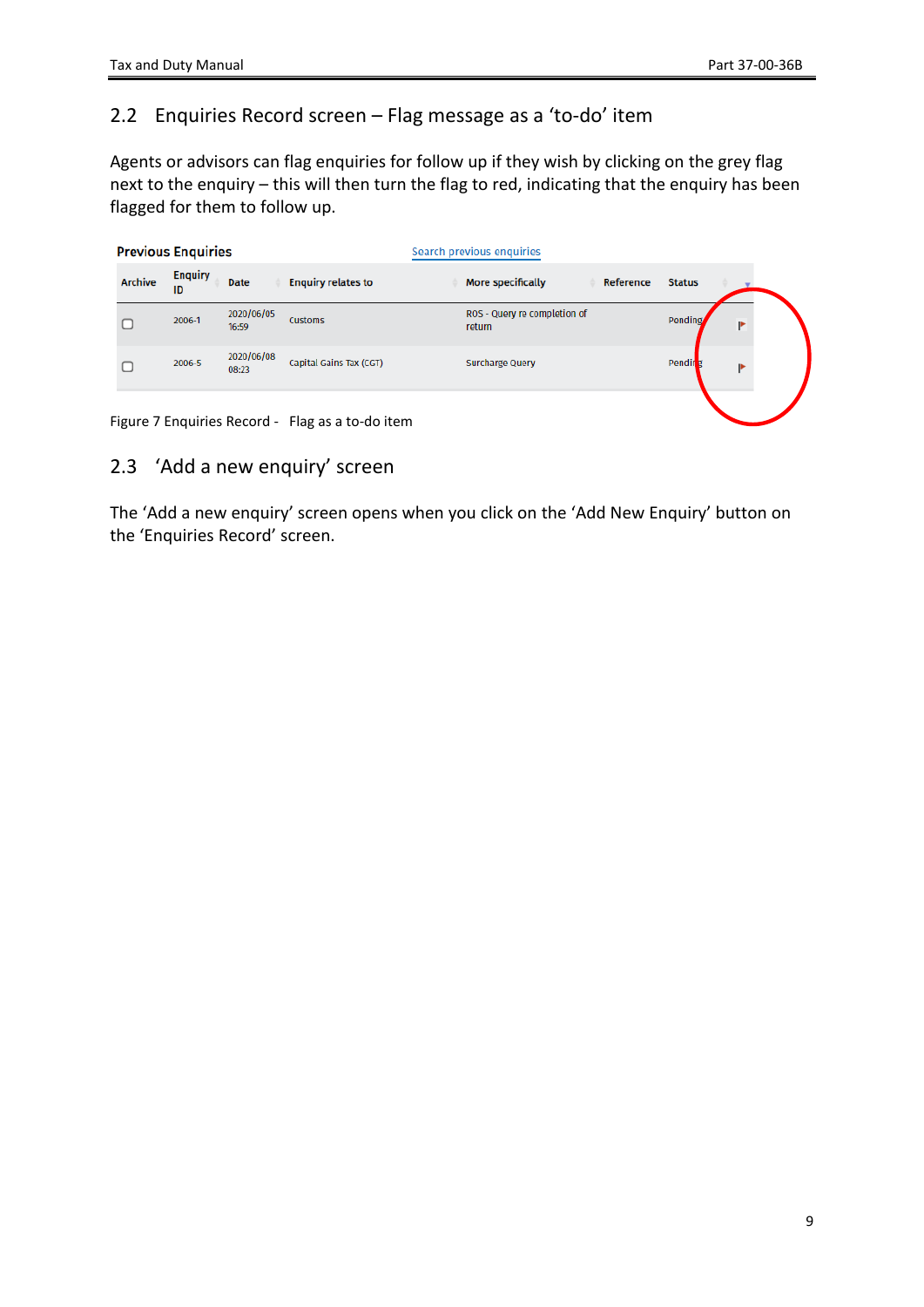| MyEnquiries                                                                                                                               |
|-------------------------------------------------------------------------------------------------------------------------------------------|
| ← Back Add a new enquiry                                                                                                                  |
| TAIN <sup>*</sup>                                                                                                                         |
|                                                                                                                                           |
| Client Tax Reference Number *                                                                                                             |
|                                                                                                                                           |
| Client Tax Reference Type *                                                                                                               |
| ÷                                                                                                                                         |
| Enquiry relates to * <sup>0</sup>                                                                                                         |
| Audit/Compliance<br>$\overline{\phantom{a}}$                                                                                              |
| More specifically * @                                                                                                                     |
| Capital Gains Tax (CGT) +                                                                                                                 |
| My reference (optional)<br>You should not include a Tax Reference Number or other personal data as                                        |
| part of this reference (see Information tooltip).                                                                                         |
| For attention of (optional)                                                                                                               |
|                                                                                                                                           |
| Enquiry details *                                                                                                                         |
| Please enter further detail about your<br>enquiry (up to 2,000 characters)                                                                |
|                                                                                                                                           |
|                                                                                                                                           |
|                                                                                                                                           |
| Please provide an email address below. Note your address will only be used<br>to notify you when there has been activity on your enquiry. |
| <b>Email Address</b><br><b>TEST@REVENUE.IE</b>                                                                                            |
| Confirm email address                                                                                                                     |
| <b>TEST@REVENUE.IE</b>                                                                                                                    |
| Attach supporting information                                                                                                             |
| Iv hat file types can I attach?<br>Choose file No file chosen                                                                             |
|                                                                                                                                           |
|                                                                                                                                           |
| Submit enquiry $\rightarrow$                                                                                                              |
| * Denotes mandatory field.                                                                                                                |

Figure 8 'Add a new Enquiry' (Agent's / Advisor's screen)

#### <span id="page-9-0"></span>2.4 'TAIN' field

This field is prepopulated with the TAIN.

#### <span id="page-9-1"></span>2.5 'Client Tax Reference Number' and 'Client Tax Reference Type' fields

You should enter the client's tax reference details in these fields (these fields are optional for CAT and Stamp Duty).

You should note that the Client Tax Reference Number from the previous enquiry is retained in that field when you submit multiple enquiries within the same session. However, it can, of course, be overwritten with a new value and will not be retained if you log out and begin a new session.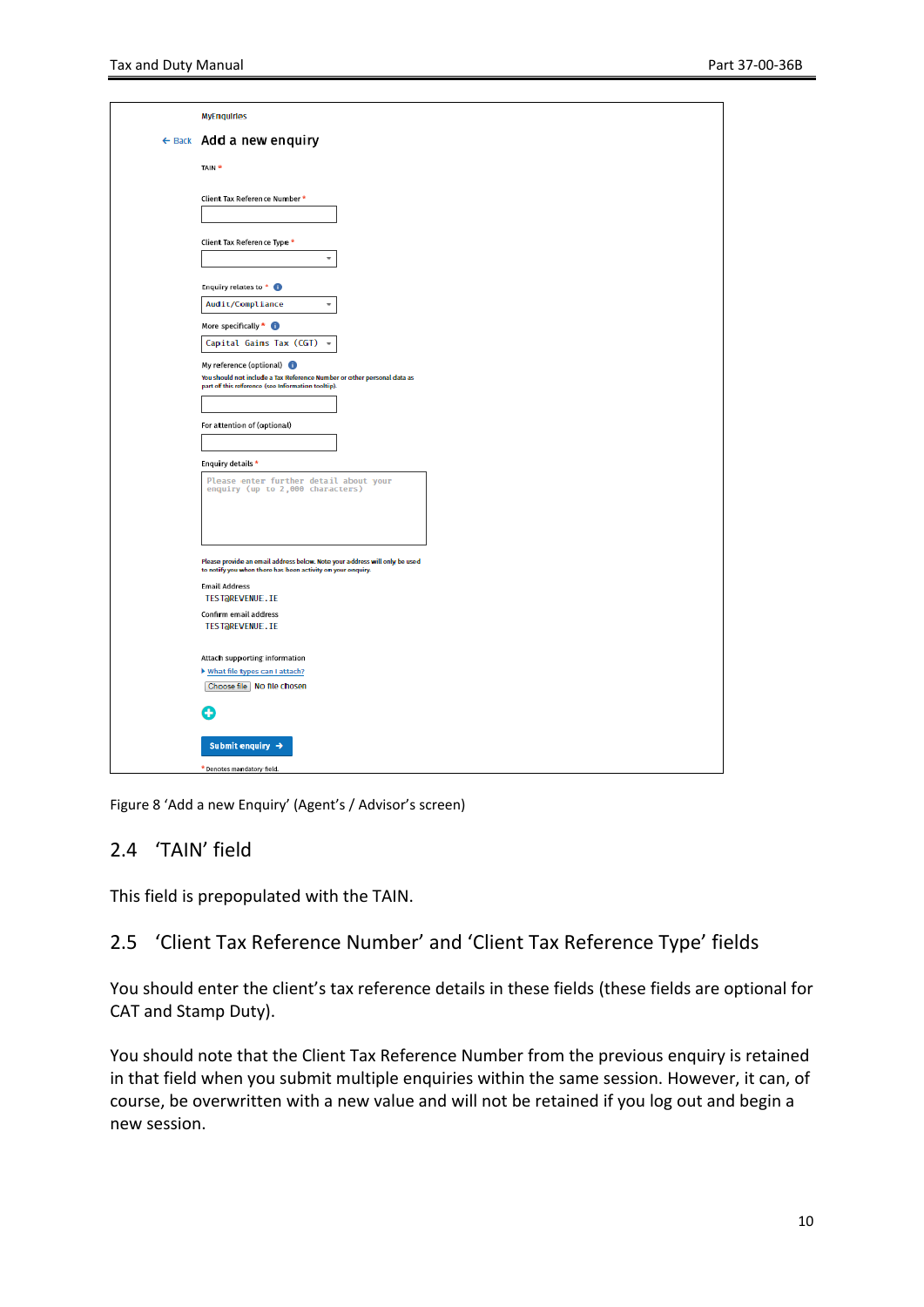### <span id="page-10-0"></span>2.6 'Enquiry relates to' and 'More specifically' fields

Dropdown lists of categories and related sub-categories are provided in these fields.

When you select a category from 'Enquiry relates to' the text of the information tooltip changes depending on the category selected.

When you have selected the most suitable category from the list of options under 'Enquiry relates to', you should then select a category under 'More specifically' that best describes the subject matter of your enquiry.

### <span id="page-10-1"></span>2.7 'My reference' field

This field enables you to record a reference name or number to assist you in tracking the enquiries of your clients.

You should **not** include a Tax Reference Number or other personal data as part of this reference. The reference used in the 'My Reference' field is included in the email subject line that is sent to you when Revenue responds to your enquiry. That notification email is sent via standard email and is not encrypted. Revenue cannot guarantee that any personal and sensitive data, sent via standard email, is fully secure. Customers who enter personal data are deemed to have accepted any risk involved.

### <span id="page-10-2"></span>2.8 'For attention of' field

The original function of this field was to assist in directing an enquiry to a particular person or section in Revenue by entering an appropriate email address. This practice has been discontinued and you should only make an entry in this field if you have been explicitly asked to do so by Revenue.

#### <span id="page-10-3"></span>2.9 'Enquiry details' field

You should enter the details of your enquiry in this field. There is a limit in this field of 2,000 characters which should be more than adequate for most enquiries. However, if you think you may exceed this limit, you can send your enquiry as an attachment.

You may receive an error message regarding invalid characters within the Enquiry Details field/text box, "Your message contains an invalid character. Please forward it as an attachment." This can arise if material is prepared in another application, e.g. Word or Excel, and copied into the Enquiry Details text box. If this error message persists you should forward your message as an attachment and enter a note to that effect in the Enquiry Details field.

#### <span id="page-10-4"></span>2.10 'Email address' field

You should enter your email address in this field. It will only be used to notify you when there has been activity on your enquiry.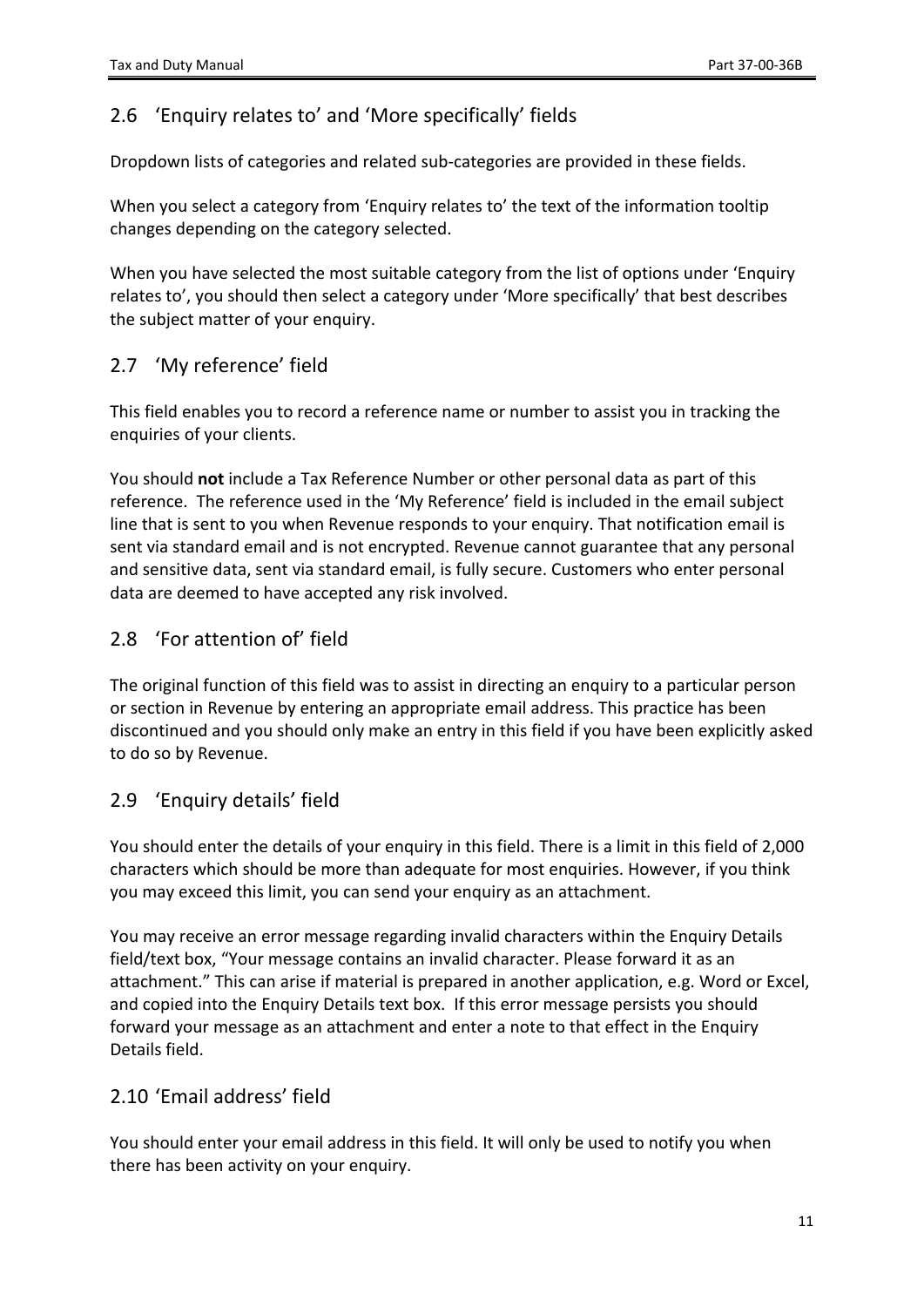#### <span id="page-11-0"></span>2.11 Attachments

You can attach documents to an enquiry subject to a file size limit of 10MB for individual files. The maximum number of attachments is 10.

The option to attach a file is only available after the 'Enquiry relates to' and "More specifically" fields are populated.

A minus field is available on the 'Add a new Enquiry' screen to allow you remove an attachment. The minus field only becomes available after a file has been uploaded.

The following file types are supported: pdf, tif, tiff, txt, xls, jpg, jpeg, doc, docx, xlsx, P30, xml, dat, p35, p35L, p45, p453, c35, rct, vt3, f11, pay, 46g, 46gc, i38, transit, int, vie, eus, rom1, sd , f1f, f1, ct1, f35, dwt, cds1, csv, png, pptx, ppt, mht, htm, gif, msg, 0001, xps, odt, html, zip, p12, p12.bac, log, cfg, and 1.

| Attach supporting information   |
|---------------------------------|
| > What file types can I attach? |
| Choose file   No file chosen    |
| Choose file   No file chosen    |
|                                 |

Figure 9 Attachments options on the 'Add a new Enquiry' screen

#### <span id="page-11-1"></span>2.12 Submit enquiry

When you click on 'Submit enquiry' your enquiry is then viewable on the Enquiries Record screen.

#### <span id="page-11-2"></span>2.13 Automatic notification that the enquiry was received

| Dear Customer,                                                                                                                                    |
|---------------------------------------------------------------------------------------------------------------------------------------------------|
| Thank you, your enquiry has been received by Revenue.                                                                                             |
| We will make every effort to respond as quickly as possible.                                                                                      |
| You can now track the progress of your enquiry by viewing the 'Status' column when you access MyEnquiries in both myAccount and ROS.              |
| By clicking on the enquiry you will be brought to the 'Interactions Screen' where you can see the location where your query will be<br>processed. |
| For further information on tracking your enquiry click here.                                                                                      |
|                                                                                                                                                   |
| <b>Continue</b>                                                                                                                                   |
|                                                                                                                                                   |

Figure 10 System generated reply to confirm that the enquiry was received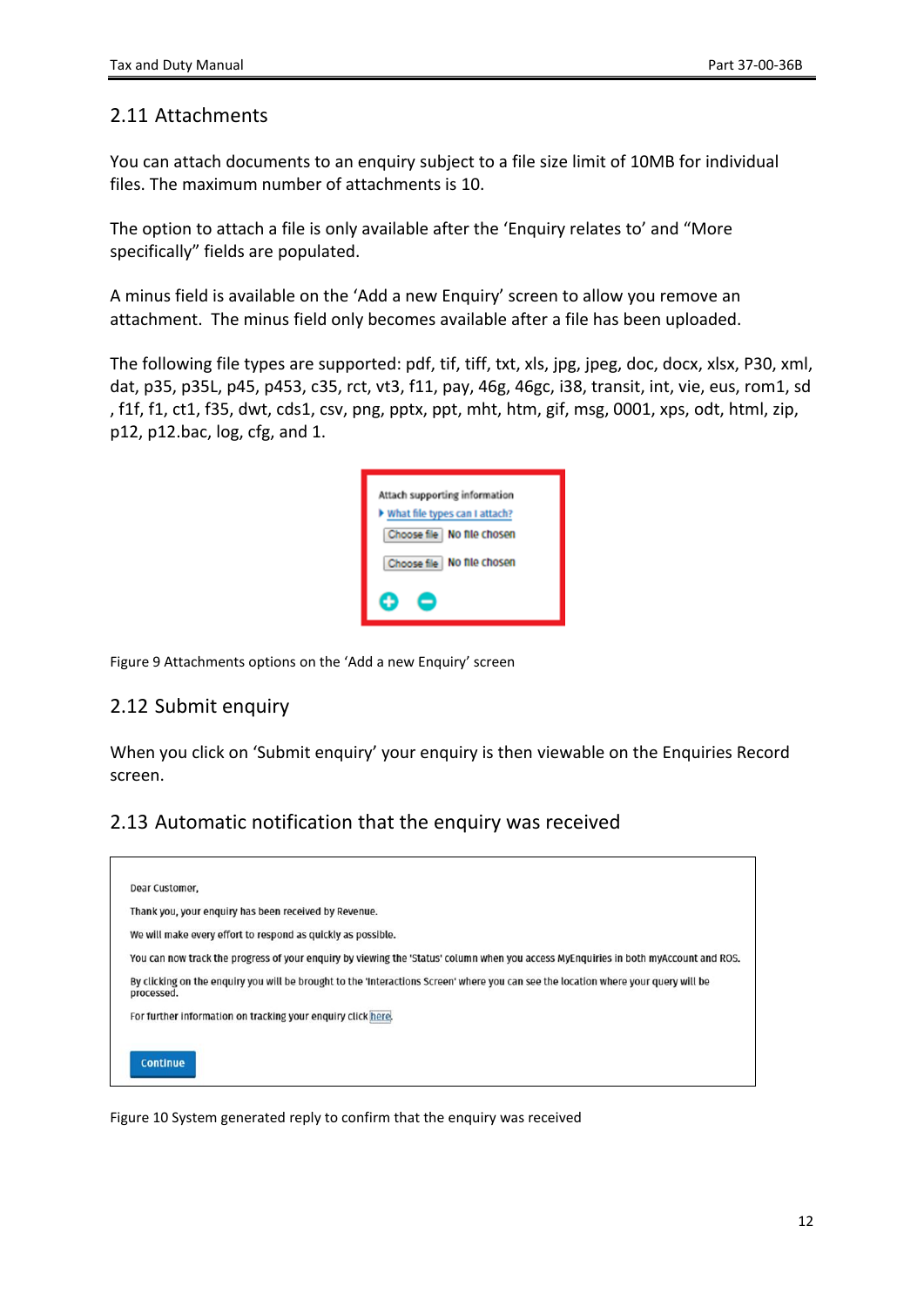## <span id="page-12-0"></span>3 Facilities common to both agents and individuals

## <span id="page-12-1"></span>3.1 Search function

The Enquiries Record is the list of your enquiries and Revenue replies. The Revenue reply is included on the original enquiry and does not appear separately on the Enquiries Record screen. You can view a specific enquiry by double-clicking on the required row. New unread messages appear in bold. A search facility is available to assist you locate a particular enquiry in the Enquiries Record by entering a key word, e.g. CGT, or a partial word, e.g. 'def' (deferral).

### <span id="page-12-2"></span>3.2 Archive facility

You can archive an enquiry by selecting the tick-box to the left of the Enquiry ID and clicking on the 'Archive ticked items' button. Once an enquiry is archived it will no longer appear in the Enquiries Record. Archived enquiries can be retrieved by selecting the 'View Archive' tickbox.

## <span id="page-12-3"></span>3.3 Export facility for enquiry thread

If you click on a particular enquiry on the Enquiries Record screen you are brought to a screen that shows all the interactions relating to that enquiry. The detail of the full enquiry thread can be exported to a PDF document by clicking the 'Save as PDF' button at the bottom of the screen. The PDF can be saved to your own computer.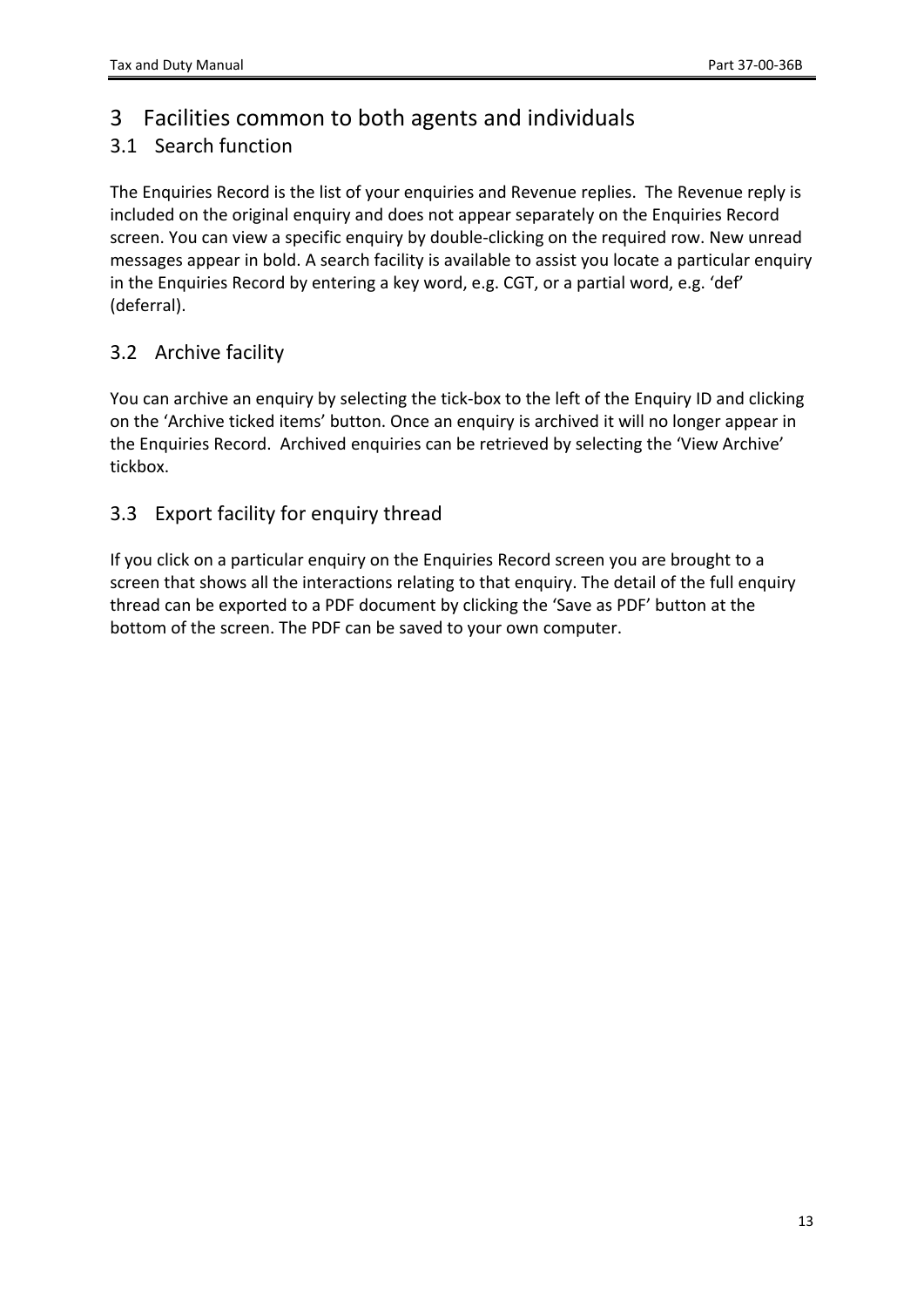| Gaelige<br>Revenue<br>Cáin agus Custairn na hÉireana<br>Irish Tax and Customs |                                                             | <b>Hello, null TEST</b><br><b>Sign Out</b> |
|-------------------------------------------------------------------------------|-------------------------------------------------------------|--------------------------------------------|
|                                                                               | <b>MyEnquiries</b>                                          |                                            |
|                                                                               | ← Back Enter a new update                                   |                                            |
|                                                                               | 16/01/2017 - Income Tax - Repayment/Refund (16012017_AF123) |                                            |
|                                                                               | 16/01/2017 09:38                                            |                                            |
|                                                                               | Test case                                                   |                                            |
|                                                                               | * Enquiry details                                           |                                            |
|                                                                               | Add additional text                                         |                                            |
|                                                                               |                                                             |                                            |
|                                                                               | Attach supporting information                               |                                            |
|                                                                               | > What file types can I attach?                             |                                            |
|                                                                               | Choose file No file chosen                                  |                                            |
|                                                                               | Ω                                                           |                                            |
|                                                                               | <b>Submit</b>                                               |                                            |
|                                                                               | Save As PDF 出                                               |                                            |

Figure 11 Screen showing enquiry thread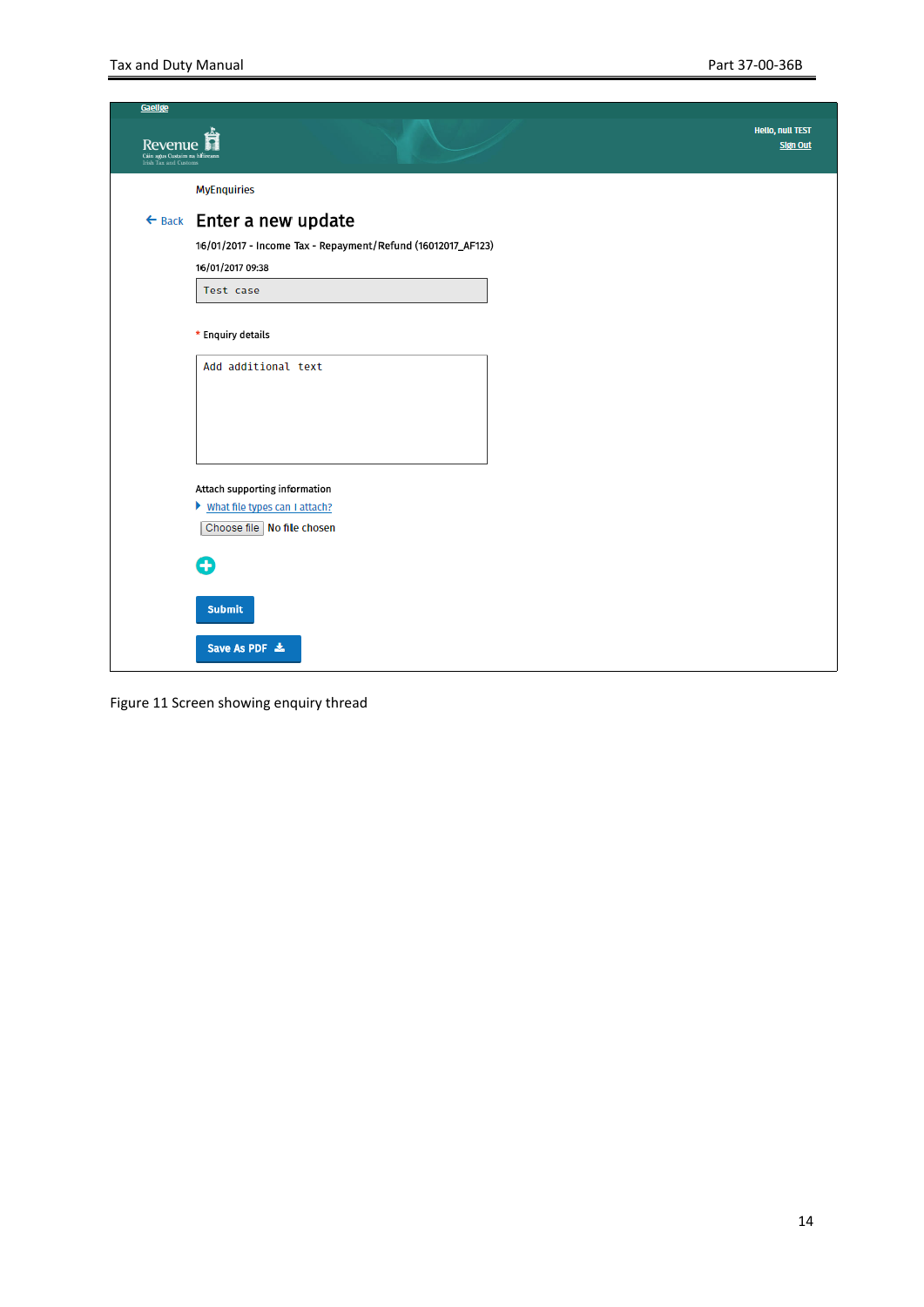| Revenue<br>Cáin agus Custaim na hÉireann<br>Irish Tax and Customs |                                |                                                                                                                                     |  |
|-------------------------------------------------------------------|--------------------------------|-------------------------------------------------------------------------------------------------------------------------------------|--|
|                                                                   |                                | PDF output of your Enquiry Thread in relation to - HC Declaration -<br>Exempt - Subject to commercial rates wholly used as dwelling |  |
| Enquiry ID: 1503-1                                                |                                | - My Reference No.: 0                                                                                                               |  |
|                                                                   | Joe Bloggs 24/03/2015 13:29    |                                                                                                                                     |  |
| <b>Interaction</b><br><b>Date</b>                                 | <b>Enquiries and Responses</b> |                                                                                                                                     |  |
| 18/03/2015<br>14:33                                               | test                           |                                                                                                                                     |  |
| 23/03/2015<br>15:03                                               | test reply                     |                                                                                                                                     |  |
|                                                                   |                                |                                                                                                                                     |  |
|                                                                   |                                |                                                                                                                                     |  |

Figure 12 Representation of PDF document

#### <span id="page-14-0"></span>3.4 Notification that a Revenue response has issued

When Revenue issues a response to an enquiry an email will issue to you informing you that a response has issued and can be viewed in the Enquiries Record screen (Inbox) in MyEnquiries. The entry made by you in the 'My reference' field when submitting the original enquiry will be included in the subject line of the email notification.